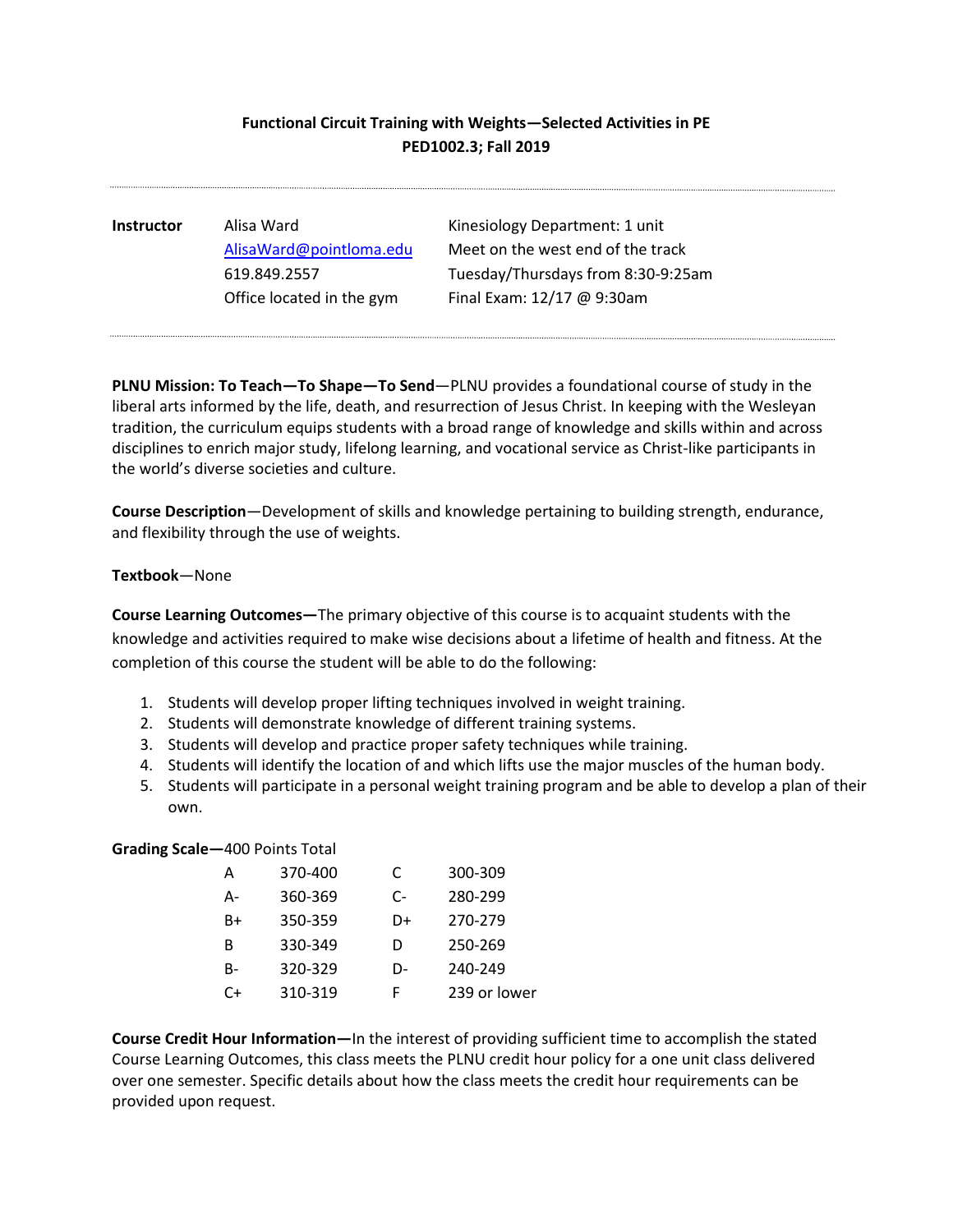**Course Requirements—**PED 1002 is a one unit lab class. This is an ACTIVITY and PARTICIPATION class. Attendance and participation are required to get a good grade. You MUST be dressed to be active each day unless otherwise stated.

1. Attendance & Participation (200 points)

- a. Attendance (5 points a day; 150 points total) Roll is taken daily. After three absences, your grade will go down with each unexcused absence. Do not waste your absences.
- b. Participation—Attitude & Effort (50 points total) Come to class dressed to workout. Change at home or in the provided locker rooms. Do not dress in the restrooms. Wear athletic clothing and closed toed shoes. Points will be deducted for not dressing in appropriate clothing, lack of participation, and also for tardiness.

(Please begin warming up on your own before class begins)

2. Physical Performance (100 points) This course utilizes a pre and post fitness test to show what type of change has occurred throughout the semester as a result of working out. To receive full credit, you must show some type of change, whether it is an increase in weight, reps, a decrease in body composition, etc.

3. Written Performance (100 points) Your final exam will consist of a chart of muscle groups which you must identify (spelling counts).

**Risk**--There is an inherent risk involved in participation in a weight training program. To minimize this risk it is essential that students adhere to the following safety standards.

- 1. Notify the instructor of any pre-existing condition that may affect your participation.
- 2. Notify the instructor of any condition that may develop during the semester that may affect your participation.
- 3. "Control the weight,"smooth, controlled movements should be used while lifting. Avoid jerky, fast movements. Don't "throw" the weight.
- 4. No "horseplay" can be tolerated. Weight training must be taken seriously and given the respect it deserves to avoid unnecessary risk.
- 5. No sandals or bare feet. Shoes must be worn at all times.

**PLNU Academic Accommodations Policy**—If While all students are expected to meet the minimum standards for completion of this course as established by the instructor, students with disabilities may require academic adjustments, modifications or auxiliary aids/services. At Point Loma Nazarene University (PLNU), these students are requested to register with the Disability Resource Center (DRC), located in the Bond Academic Center. [\(DRC@pointloma.edu](mailto:DRC@pointloma.edu) or 619-849-2486). The DRC's policies and procedures for assisting such students in the development of an appropriate academic adjustment plan (AP) allows PLNU to comply with Section 504 of the Rehabilitation Act and the Americans with Disabilities Act. Section 504 (a) prohibits discrimination against students with special needs and